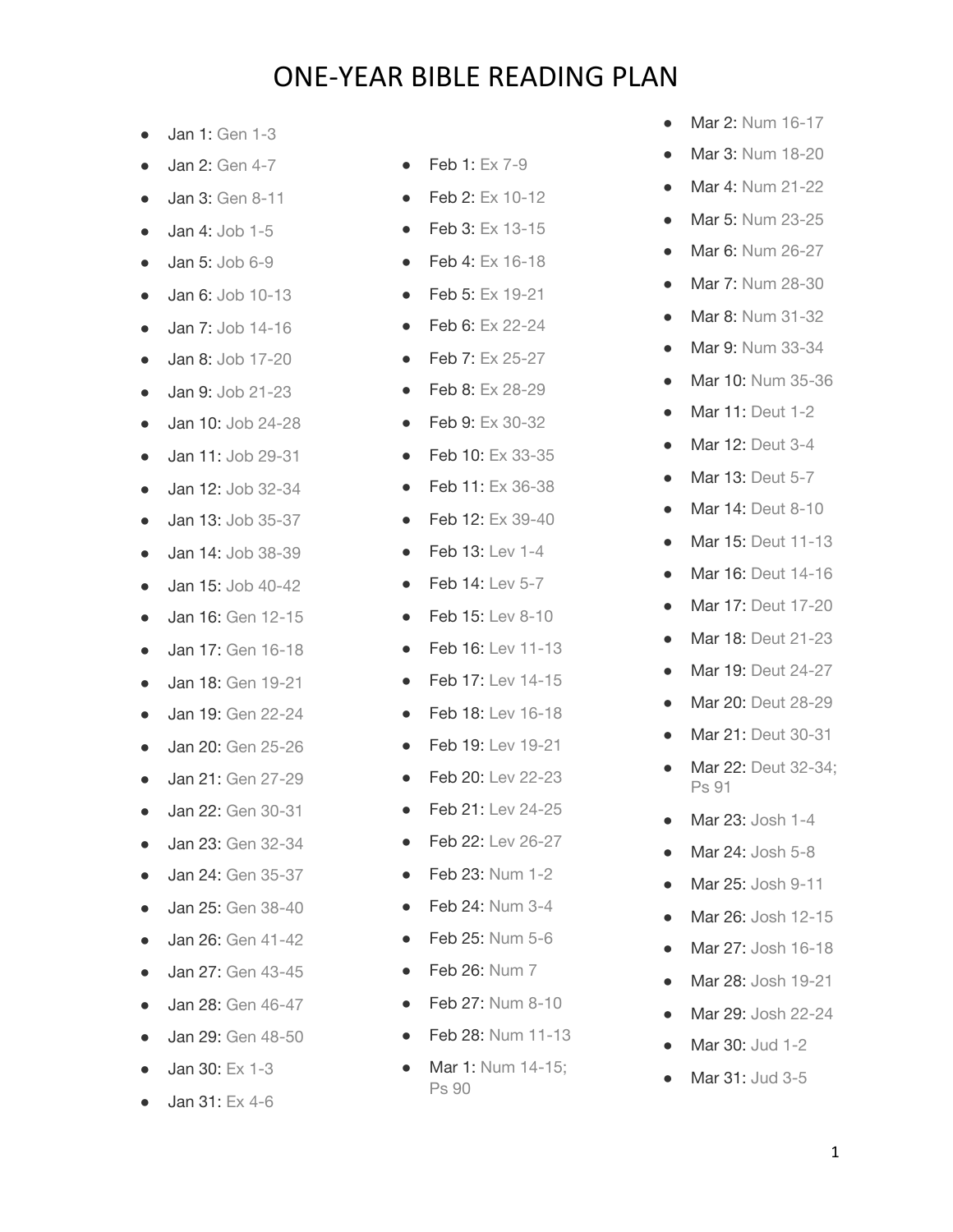- Apr 1: [Jud 6-7](https://www.christianity.com/bible/bible.php?ver=nas&q=judg+6-7)
- Apr 2: [Jud 8-9](https://www.christianity.com/bible/bible.php?ver=nas&q=judg+8-9)
- Apr 3: [Jud 10-12](https://www.christianity.com/bible/bible.php?ver=nas&q=judg+10-12)
- Apr 4: [Jud 13-15](https://www.christianity.com/bible/bible.php?ver=nas&q=judg+13-15)
- Apr 5: [Jud 16-18](https://www.christianity.com/bible/bible.php?ver=nas&q=judg+16-18)
- Apr 6: [Jud 19-21](https://www.christianity.com/bible/bible.php?ver=nas&q=judg+19-21)
- Apr 7: [Ruth](https://www.christianity.com/bible/bible.php?ver=nas&q=ruth+1-4)
- Apr 8: [1Sam 1-3](https://www.christianity.com/bible/bible.php?ver=nas&q=1sam+1-3)
- Apr 9: [1Sam 4-8](https://www.christianity.com/bible/bible.php?ver=nas&q=1sam+4-8)
- Apr 10: [1Sam 9-12](https://www.christianity.com/bible/bible.php?ver=nas&q=1sam+9-12)
- Apr 11: [1Sam 13-14](https://www.christianity.com/bible/bible.php?ver=nas&q=1sam+13-14)
- Apr 12: [1Sam 15-17](https://www.christianity.com/bible/bible.php?ver=nas&q=1sam+15-17)
- Apr 13: [1Sam](https://www.christianity.com/bible/bible.php?ver=nas&q=1sam+18-20;ps+11;ps+59) [18-20; Ps 11/59](https://www.christianity.com/bible/bible.php?ver=nas&q=1sam+18-20;ps+11;ps+59)
- Apr 14: [1Sam 21-24](https://www.christianity.com/bible/bible.php?ver=nas&q=1sam+21-24)
- Apr 15: [Ps](https://www.christianity.com/bible/bible.php?ver=nas&q=ps+7;ps+27;ps+31;ps+34;ps+52) [7/27/31/34/52](https://www.christianity.com/bible/bible.php?ver=nas&q=ps+7;ps+27;ps+31;ps+34;ps+52)
- Apr 16: [Ps](https://www.christianity.com/bible/bible.php?ver=nas&q=ps+56;ps+120;ps+140-142) [56/120/140-142](https://www.christianity.com/bible/bible.php?ver=nas&q=ps+56;ps+120;ps+140-142)
- Apr 17: [1Sam 25-27](https://www.christianity.com/bible/bible.php?ver=nas&q=1sam+25-27)
- Apr 18: [Ps](https://www.christianity.com/bible/bible.php?ver=nas&q=ps+17;ps+35;ps+54;ps+63) [17/35/54/63](https://www.christianity.com/bible/bible.php?ver=nas&q=ps+17;ps+35;ps+54;ps+63)
- Apr 19: [1Sam](https://www.christianity.com/bible/bible.php?ver=nas&q=1sam+28-31;ps+18) [28-31; Ps18](https://www.christianity.com/bible/bible.php?ver=nas&q=1sam+28-31;ps+18)
- Apr 20: [Ps](https://www.christianity.com/bible/bible.php?ver=nas&q=ps+121;ps+123-125;ps+128-130) [121/123-125/128-1](https://www.christianity.com/bible/bible.php?ver=nas&q=ps+121;ps+123-125;ps+128-130) [30](https://www.christianity.com/bible/bible.php?ver=nas&q=ps+121;ps+123-125;ps+128-130)
- Apr 21: [2Sam 1-4](https://www.christianity.com/bible/bible.php?ver=nas&q=2sam+1-4)
- Apr 22: [Ps](https://www.christianity.com/bible/bible.php?ver=nas&q=ps+6;ps+8-10;ps+14;ps+16;ps+19;ps+21) [6/8-10/14/16/19/21](https://www.christianity.com/bible/bible.php?ver=nas&q=ps+6;ps+8-10;ps+14;ps+16;ps+19;ps+21)
- Apr 23: [1Chron 1-2](https://www.christianity.com/bible/bible.php?ver=nas&q=1chron+1-2)
- Apr 24: [Ps](https://www.christianity.com/bible/bible.php?ver=nas&q=ps+43-45;ps+49;ps+84-85;ps+87) [43-45/49/84-85/87](https://www.christianity.com/bible/bible.php?ver=nas&q=ps+43-45;ps+49;ps+84-85;ps+87)
- Apr 25: [1Chron 3-5](https://www.christianity.com/bible/bible.php?ver=nas&q=1chron+3-5)
- Apr 26: [Ps 73/77-78](https://www.christianity.com/bible/bible.php?ver=nas&q=ps+73;ps+77-78)
- Apr 27: [1Chron 6](https://www.christianity.com/bible/bible.php?ver=nas&q=1chron+6)
- Apr 28: [Ps](https://www.christianity.com/bible/bible.php?ver=nas&q=ps+81;ps+88;ps+92-93) [81/88/92-93](https://www.christianity.com/bible/bible.php?ver=nas&q=ps+81;ps+88;ps+92-93)
- Apr 29: [1Chron](https://www.christianity.com/bible/bible.php?ver=nas&q=1chron+7-10) [7-10](https://www.christianity.com/bible/bible.php?ver=nas&q=1chron+7-10)
- Apr 30: [Ps 102-104](https://www.christianity.com/bible/bible.php?ver=nas&q=ps+102-104)
- May 1: [2Sam](https://www.christianity.com/bible/bible.php?ver=nas&q=2sam+5:1-10;1chron+11-12) [5:1-10; 1Chron](https://www.christianity.com/bible/bible.php?ver=nas&q=2sam+5:1-10;1chron+11-12) [11-12](https://www.christianity.com/bible/bible.php?ver=nas&q=2sam+5:1-10;1chron+11-12)
- May 2: [Ps 133](https://www.christianity.com/bible/bible.php?ver=nas&q=ps+133)
- May 3: [Ps 106-107](https://www.christianity.com/bible/bible.php?ver=nas&q=ps+106-107)
- May 4: [2Sam](https://www.christianity.com/bible/bible.php?ver=nas&q=2sam+5:11-6:23;1chron+13-16) [5:11-6:23; 1Chron](https://www.christianity.com/bible/bible.php?ver=nas&q=2sam+5:11-6:23;1chron+13-16) [13-16](https://www.christianity.com/bible/bible.php?ver=nas&q=2sam+5:11-6:23;1chron+13-16)
- May  $5:$  [Ps](https://www.christianity.com/bible/bible.php?ver=nas&q=ps+1-2;ps+15;ps+22-24;ps+47;ps+68) [1-2/15/22-24/47/68](https://www.christianity.com/bible/bible.php?ver=nas&q=ps+1-2;ps+15;ps+22-24;ps+47;ps+68)
- May 6: [Ps](https://www.christianity.com/bible/bible.php?ver=nas&q=ps+89;ps+96;ps+100-101;ps+105;ps+132) [89/96/100-101/105/](https://www.christianity.com/bible/bible.php?ver=nas&q=ps+89;ps+96;ps+100-101;ps+105;ps+132) [132](https://www.christianity.com/bible/bible.php?ver=nas&q=ps+89;ps+96;ps+100-101;ps+105;ps+132)
- May 7: [2Sam 7;](https://www.christianity.com/bible/bible.php?ver=nas&q=2sam+7;1chron+17) [1Chron 17](https://www.christianity.com/bible/bible.php?ver=nas&q=2sam+7;1chron+17)
- May 8: [Ps](https://www.christianity.com/bible/bible.php?ver=nas&q=ps+25;ps+29;ps+33;ps+36;ps+39) [25/29/33/36/39](https://www.christianity.com/bible/bible.php?ver=nas&q=ps+25;ps+29;ps+33;ps+36;ps+39)
- May 9: [2Sam 8-9;](https://www.christianity.com/bible/bible.php?ver=nas&q=2sam+8-9;1chron+18) [1Chron 18](https://www.christianity.com/bible/bible.php?ver=nas&q=2sam+8-9;1chron+18)
- May 10: [Ps](https://www.christianity.com/bible/bible.php?ver=nas&q=ps+50;ps+53;ps+60;ps+75) [50/53/60/75](https://www.christianity.com/bible/bible.php?ver=nas&q=ps+50;ps+53;ps+60;ps+75)
- May 11: [2Sam10;](https://www.christianity.com/bible/bible.php?ver=nas&q=2sam+10;1chron+19;ps+20) [1Chron 19; Ps 20](https://www.christianity.com/bible/bible.php?ver=nas&q=2sam+10;1chron+19;ps+20)
- May 12: [Ps](https://www.christianity.com/bible/bible.php?ver=nas&q=ps+65-67;ps+69-70) [65-67/69-70](https://www.christianity.com/bible/bible.php?ver=nas&q=ps+65-67;ps+69-70)
- May 13: [2Sam](https://www.christianity.com/bible/bible.php?ver=nas&q=2sam+11-12;1chron+20) [11-12; 1Chron 20](https://www.christianity.com/bible/bible.php?ver=nas&q=2sam+11-12;1chron+20)
- May 14: [Ps](https://www.christianity.com/bible/bible.php?ver=nas&q=ps+32;ps+51;ps+86;ps+122) [32/51/86/122](https://www.christianity.com/bible/bible.php?ver=nas&q=ps+32;ps+51;ps+86;ps+122)
- May 15: [2Sam](https://www.christianity.com/bible/bible.php?ver=nas&q=2sam+13-15) [13-15](https://www.christianity.com/bible/bible.php?ver=nas&q=2sam+13-15)
- May 16: [Ps](https://www.christianity.com/bible/bible.php?ver=nas&q=ps+3-4;ps+12-13;ps+28;ps+55) [3-4/12-13/28/55](https://www.christianity.com/bible/bible.php?ver=nas&q=ps+3-4;ps+12-13;ps+28;ps+55)
- May 17: [2Sam](https://www.christianity.com/bible/bible.php?ver=nas&q=2sam+16-18) [16-18](https://www.christianity.com/bible/bible.php?ver=nas&q=2sam+16-18)
- May 18: [Ps](https://www.christianity.com/bible/bible.php?ver=nas&q=ps+26;ps+40;ps+58;ps+61-62;ps+64) [26/40/58/61-62/64](https://www.christianity.com/bible/bible.php?ver=nas&q=ps+26;ps+40;ps+58;ps+61-62;ps+64)
- May 19: [2Sam](https://www.christianity.com/bible/bible.php?ver=nas&q=2sam+19-21) [19-21](https://www.christianity.com/bible/bible.php?ver=nas&q=2sam+19-21)
- May 20: [Ps](https://www.christianity.com/bible/bible.php?ver=nas&q=ps+5;ps+38;ps+41-42) [5/38/41-42](https://www.christianity.com/bible/bible.php?ver=nas&q=ps+5;ps+38;ps+41-42)
- May 21: [2Sam](https://www.christianity.com/bible/bible.php?ver=nas&q=2sam+22-23;ps+57) [22-23; Ps 57](https://www.christianity.com/bible/bible.php?ver=nas&q=2sam+22-23;ps+57)
- May 22: [Ps](https://www.christianity.com/bible/bible.php?ver=nas&q=ps+95;ps+97-99) [95/97-99](https://www.christianity.com/bible/bible.php?ver=nas&q=ps+95;ps+97-99)
- May 23: [2Sam 24;](https://www.christianity.com/bible/bible.php?ver=nas&q=2sam+24;1chron+21-22;ps+30) [1Chron 21-22; Ps](https://www.christianity.com/bible/bible.php?ver=nas&q=2sam+24;1chron+21-22;ps+30) [30](https://www.christianity.com/bible/bible.php?ver=nas&q=2sam+24;1chron+21-22;ps+30)
- May 24: [Ps 108-110](https://www.christianity.com/bible/bible.php?ver=nas&q=ps+108-110)
- May 25: [1Chron](https://www.christianity.com/bible/bible.php?ver=nas&q=1chron+23-25) [23-25](https://www.christianity.com/bible/bible.php?ver=nas&q=1chron+23-25)
- May 26: [Ps](https://www.christianity.com/bible/bible.php?ver=nas&q=ps+131;ps+138-139;ps+143-145) [131/138-139/143-1](https://www.christianity.com/bible/bible.php?ver=nas&q=ps+131;ps+138-139;ps+143-145) [45](https://www.christianity.com/bible/bible.php?ver=nas&q=ps+131;ps+138-139;ps+143-145)
- May 27: [1Chron](https://www.christianity.com/bible/bible.php?ver=nas&q=1chron+26-29;ps+127) [26-29; Ps 127](https://www.christianity.com/bible/bible.php?ver=nas&q=1chron+26-29;ps+127)
- May 28: [Ps 111-118](https://www.christianity.com/bible/bible.php?ver=nas&q=ps+111-118)
- May 29: [1King 1-2;](https://www.christianity.com/bible/bible.php?ver=nas&q=1king+1-2;ps+37;ps+71;ps+94) [Ps 37/71/94](https://www.christianity.com/bible/bible.php?ver=nas&q=1king+1-2;ps+37;ps+71;ps+94)
- May 30: [Ps](https://www.christianity.com/bible/bible.php?ver=nas&q=ps+119:1-88) [119:1-88](https://www.christianity.com/bible/bible.php?ver=nas&q=ps+119:1-88)
- May 31: [1King 3-4;](https://www.christianity.com/bible/bible.php?ver=nas&q=1king+3-4;2chron+1;ps+72) [2Chron 1; Ps 72](https://www.christianity.com/bible/bible.php?ver=nas&q=1king+3-4;2chron+1;ps+72)
- Jun 1: [Ps](https://www.christianity.com/bible/bible.php?ver=nas&q=ps+119:89-176) [119:89-176](https://www.christianity.com/bible/bible.php?ver=nas&q=ps+119:89-176)
- Jun 2: [Solomon 1-8](https://www.christianity.com/bible/bible.php?ver=nas&q=solomon+1-8)
- **Jun 3: [Prov 1-3](https://www.christianity.com/bible/bible.php?ver=nas&q=prov+1-3)**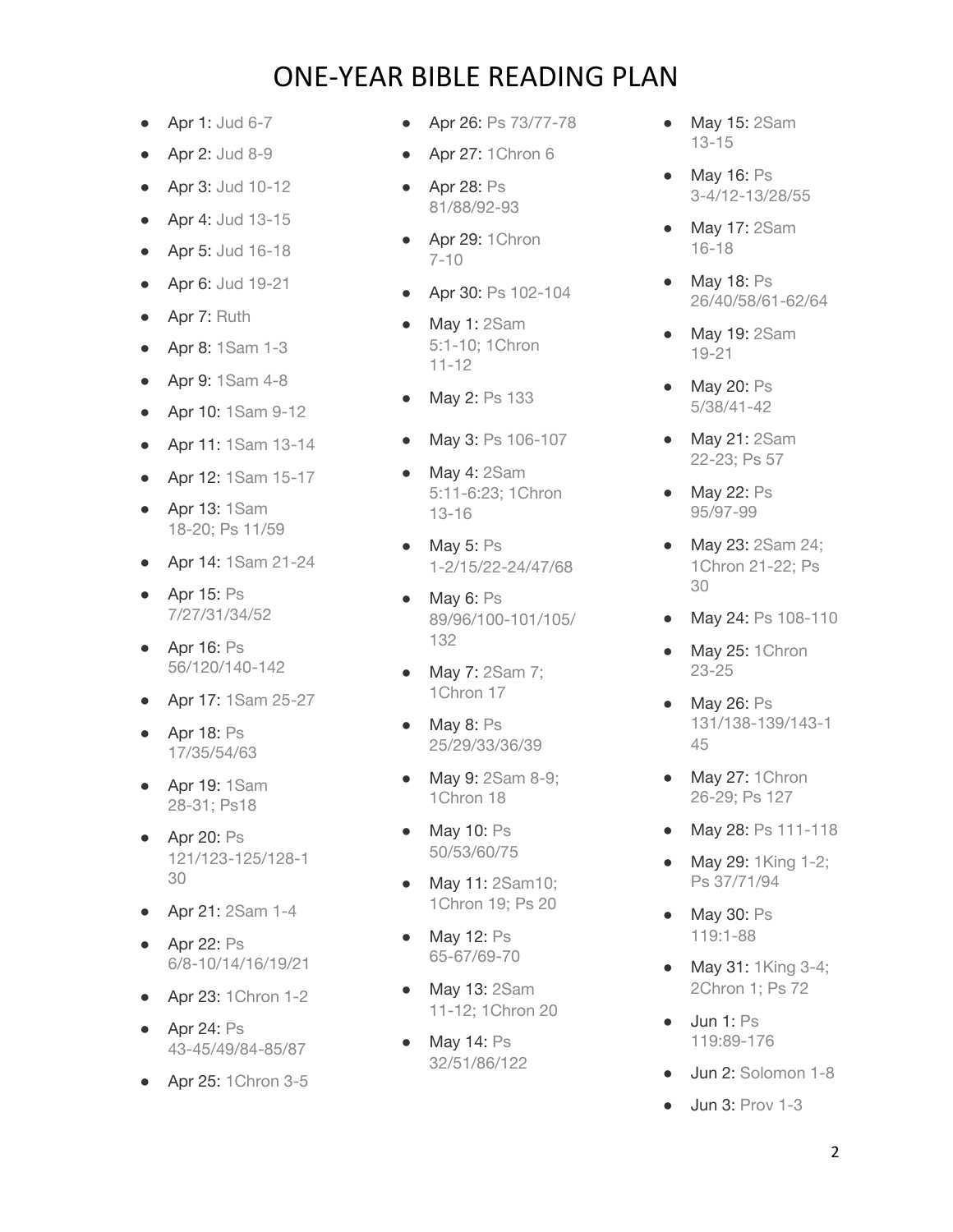- $\bullet$  Jun 4: [Prov 4-6](https://www.christianity.com/bible/bible.php?ver=nas&q=prov+4-6)
- **Jun 5: [Prov 7-9](https://www.christianity.com/bible/bible.php?ver=nas&q=prov+7-9)**
- Jun 6: [Prov 10-12](https://www.christianity.com/bible/bible.php?ver=nas&q=prov+10-12)
- Jun 7: [Prov 13-15](https://www.christianity.com/bible/bible.php?ver=nas&q=prov+13-15)
- **Jun 8: [Prov 16-18](https://www.christianity.com/bible/bible.php?ver=nas&q=prov+16-18)**
- **Jun 9: [Prov 19-21](https://www.christianity.com/bible/bible.php?ver=nas&q=prov+19-21)**
- **Jun 10: [Prov 22-24](https://www.christianity.com/bible/bible.php?ver=nas&q=prov+22-24)**
- Jun 11: [1King 5-6;](https://www.christianity.com/bible/bible.php?ver=nas&q=1king+5-6;2chron+2-3) [2Chron 2-3](https://www.christianity.com/bible/bible.php?ver=nas&q=1king+5-6;2chron+2-3)
- Jun 12: [1King 7;](https://www.christianity.com/bible/bible.php?ver=nas&q=1king+7;2chron+4) [2Chron 4](https://www.christianity.com/bible/bible.php?ver=nas&q=1king+7;2chron+4)
- Jun 13: [1King 8;](https://www.christianity.com/bible/bible.php?ver=nas&q=1king+8;2chron+5) [2Chron 5](https://www.christianity.com/bible/bible.php?ver=nas&q=1king+8;2chron+5)
- Jun 14: [2Chron 6-7;](https://www.christianity.com/bible/bible.php?ver=nas&q=2chron+6-7;ps+136) [Ps 136](https://www.christianity.com/bible/bible.php?ver=nas&q=2chron+6-7;ps+136)
- Jun 15: [Ps](https://www.christianity.com/bible/bible.php?ver=nas&q=ps+134;ps+146-150) [134/146-150](https://www.christianity.com/bible/bible.php?ver=nas&q=ps+134;ps+146-150)
- Jun 16: [1King 9;](https://www.christianity.com/bible/bible.php?ver=nas&q=1king+9;2chron+8) [2Chron 8](https://www.christianity.com/bible/bible.php?ver=nas&q=1king+9;2chron+8)
- Jun 17: [Prov 25-26](https://www.christianity.com/bible/bible.php?ver=nas&q=prov+25-26)
- Jun 18: [Prov 27-29](https://www.christianity.com/bible/bible.php?ver=nas&q=prov+27-29)
- Jun 19: [Ecc 1-6](https://www.christianity.com/bible/bible.php?ver=nas&q=ecc+1-6)
- Jun 20: [Ecc 7-12](https://www.christianity.com/bible/bible.php?ver=nas&q=ecc+7-12)
- Jun 21: [1King](https://www.christianity.com/bible/bible.php?ver=nas&q=1king+10-11;2chron+9) [10-11; 2Chron 9](https://www.christianity.com/bible/bible.php?ver=nas&q=1king+10-11;2chron+9)
- Jun 22: [Prov 30-31](https://www.christianity.com/bible/bible.php?ver=nas&q=prov+30-31)
- Jun 23: [1King 12-14](https://www.christianity.com/bible/bible.php?ver=nas&q=1king+12-14)
- Jun 24: [2Chron](https://www.christianity.com/bible/bible.php?ver=nas&q=2chron+10-12) [10-12](https://www.christianity.com/bible/bible.php?ver=nas&q=2chron+10-12)
- $\bullet$  Jun 25: [1King](https://www.christianity.com/bible/bible.php?ver=nas&q=1king+15:1-24;2chron+13-16) [15:1-24; 2Chron](https://www.christianity.com/bible/bible.php?ver=nas&q=1king+15:1-24;2chron+13-16) [13-16](https://www.christianity.com/bible/bible.php?ver=nas&q=1king+15:1-24;2chron+13-16)
- Jun 26: [1King](https://www.christianity.com/bible/bible.php?ver=nas&q=1king+15:25-16:34;2chron+17) [15:25-16:34;](https://www.christianity.com/bible/bible.php?ver=nas&q=1king+15:25-16:34;2chron+17) [2Chron 17](https://www.christianity.com/bible/bible.php?ver=nas&q=1king+15:25-16:34;2chron+17)
- Jun 27: [1King 17-19](https://www.christianity.com/bible/bible.php?ver=nas&q=1king+17-19)
- Jun 28: [1King 20-21](https://www.christianity.com/bible/bible.php?ver=nas&q=1king+20-21)
- Jun 29: [1King 22;](https://www.christianity.com/bible/bible.php?ver=nas&q=1king+22;2chron+18) [2Chron 18](https://www.christianity.com/bible/bible.php?ver=nas&q=1king+22;2chron+18)
- Jun 30: [2Chron](https://www.christianity.com/bible/bible.php?ver=nas&q=2chron+19-23) [19-23](https://www.christianity.com/bible/bible.php?ver=nas&q=2chron+19-23)
- **Jul 1:** Oba: Ps [82-83](https://www.christianity.com/bible/bible.php?ver=nas&q=oba+1;ps+82-83)
- Jul 2: [2King 1-4](https://www.christianity.com/bible/bible.php?ver=nas&q=2king+1-4)
- Jul 3: [2King 5-8](https://www.christianity.com/bible/bible.php?ver=nas&q=2king+5-8)
- Jul 4: [2King 9-11](https://www.christianity.com/bible/bible.php?ver=nas&q=2king+9-11)
- Jul 5: [2King 12-13;](https://www.christianity.com/bible/bible.php?ver=nas&q=2king+12-13;2chron+24) [2Chron 24](https://www.christianity.com/bible/bible.php?ver=nas&q=2king+12-13;2chron+24)
- **Jul 6:** [2King 14;](https://www.christianity.com/bible/bible.php?ver=nas&q=2king+14;2chron+25) [2Chron 25](https://www.christianity.com/bible/bible.php?ver=nas&q=2king+14;2chron+25)
- Jul 7: [Jonah](https://www.christianity.com/bible/bible.php?ver=nas&q=jonah+1-4)
- Jul 8: [2King 15;](https://www.christianity.com/bible/bible.php?ver=nas&q=2king+15;2chron+26) [2Chron 26](https://www.christianity.com/bible/bible.php?ver=nas&q=2king+15;2chron+26)
- Jul 9: [Is 1-4](https://www.christianity.com/bible/bible.php?ver=nas&q=is+1-4)
- Jul 10: [Is 5-8](https://www.christianity.com/bible/bible.php?ver=nas&q=is+5-8)
- Jul 11: [Amos 1-5](https://www.christianity.com/bible/bible.php?ver=nas&q=amos+1-5)
- Jul 12: [Amos 6-9](https://www.christianity.com/bible/bible.php?ver=nas&q=amos+6-9)
- Jul 13: [2Chron 27;](https://www.christianity.com/bible/bible.php?ver=nas&q=2chron+27;is+9-12) [Is 9-12](https://www.christianity.com/bible/bible.php?ver=nas&q=2chron+27;is+9-12)
- Jul 14: [Micah 1-7](https://www.christianity.com/bible/bible.php?ver=nas&q=micah+1-7)
- Jul 15: [2Chron 28;](https://www.christianity.com/bible/bible.php?ver=nas&q=2chron+28;2king+16-17) [2King 16-17](https://www.christianity.com/bible/bible.php?ver=nas&q=2chron+28;2king+16-17)
- Jul 16: [Is 13-17](https://www.christianity.com/bible/bible.php?ver=nas&q=is+13-17)
- Jul 17: [Is 18-22](https://www.christianity.com/bible/bible.php?ver=nas&q=is+18-22)
- Jul 18: [Is 23-27](https://www.christianity.com/bible/bible.php?ver=nas&q=is+23-27)
- Jul 19: [2King](https://www.christianity.com/bible/bible.php?ver=nas&q=2king+18:1-8;2chron+29-31;ps+48) [18:1-8; 2Chron](https://www.christianity.com/bible/bible.php?ver=nas&q=2king+18:1-8;2chron+29-31;ps+48) [29-31; Ps 48](https://www.christianity.com/bible/bible.php?ver=nas&q=2king+18:1-8;2chron+29-31;ps+48)
- Jul 20: [Hos 1-7](https://www.christianity.com/bible/bible.php?ver=nas&q=hos+1-7)
- Jul 21: [Hos 8-14](https://www.christianity.com/bible/bible.php?ver=nas&q=hos+8-14)
- Jul 22: [Is 28-30](https://www.christianity.com/bible/bible.php?ver=nas&q=is+28-30)
- Jul 23: [Is 31-34](https://www.christianity.com/bible/bible.php?ver=nas&q=is+31-34)
- Jul 24: [Is 35-36](https://www.christianity.com/bible/bible.php?ver=nas&q=is+35-36)
- Jul 25: [Is 37-39; Ps](https://www.christianity.com/bible/bible.php?ver=nas&q=is+37-39;ps+76) [76](https://www.christianity.com/bible/bible.php?ver=nas&q=is+37-39;ps+76)
- Jul 26: [Is 40-43](https://www.christianity.com/bible/bible.php?ver=nas&q=is+40-43)
- Jul 27: [Is 44-48](https://www.christianity.com/bible/bible.php?ver=nas&q=is+44-48)
- Jul 28: [2King](https://www.christianity.com/bible/bible.php?ver=nas&q=2king+18:9-19:37;ps+46;ps+80;ps+135) [18:9-19:37; Ps](https://www.christianity.com/bible/bible.php?ver=nas&q=2king+18:9-19:37;ps+46;ps+80;ps+135) [46/80/135](https://www.christianity.com/bible/bible.php?ver=nas&q=2king+18:9-19:37;ps+46;ps+80;ps+135)
- Jul 29: [Is 49-53](https://www.christianity.com/bible/bible.php?ver=nas&q=is+49-53)
- Jul 30: [Is 54-58](https://www.christianity.com/bible/bible.php?ver=nas&q=is+54-58)
- Jul 31: [Is 59-63](https://www.christianity.com/bible/bible.php?ver=nas&q=is+59-63)
- Aug 1: [Is 64-66](https://www.christianity.com/bible/bible.php?ver=nas&q=is+64-66)
- Aug 2: [2King 20-21](https://www.christianity.com/bible/bible.php?ver=nas&q=2king+20-21)
- Aug 3: [2Chron](https://www.christianity.com/bible/bible.php?ver=nas&q=2chron+32-33) [32-33](https://www.christianity.com/bible/bible.php?ver=nas&q=2chron+32-33)
- $\bullet$  Aug 4: [Nahum 1-3](https://www.christianity.com/bible/bible.php?ver=nas&q=nahum+1-3)
- Aug 5: [2King 22-23;](https://www.christianity.com/bible/bible.php?ver=nas&q=2king+22-23;2chron+34-35) [2Chron 34-35](https://www.christianity.com/bible/bible.php?ver=nas&q=2king+22-23;2chron+34-35)
- Aug 6: [Zephaniah](https://www.christianity.com/bible/bible.php?ver=nas&q=zephaniah+1-3)
- Aug 7: [Jer 1-3](https://www.christianity.com/bible/bible.php?ver=nas&q=jer+1-3)
- Aug 8: [Jer 4-6](https://www.christianity.com/bible/bible.php?ver=nas&q=jer+4-6)
- Aug 9: [Jer 7-9](https://www.christianity.com/bible/bible.php?ver=nas&q=jer+7-9)
- Aug 10: [Jer 10-13](https://www.christianity.com/bible/bible.php?ver=nas&q=jer+10-13)
- Aug 11: [Jer 14-17](https://www.christianity.com/bible/bible.php?ver=nas&q=jer+14-17)
- Aug 12: [Jer 18-22](https://www.christianity.com/bible/bible.php?ver=nas&q=jer+18-22)
- Aug 13: [Jer 23-25](https://www.christianity.com/bible/bible.php?ver=nas&q=jer+23-25)
- Aug 14: [Jer 26-29](https://www.christianity.com/bible/bible.php?ver=nas&q=jer+26-29)
- Aug 15: [Jer 30-31](https://www.christianity.com/bible/bible.php?ver=nas&q=jer+30-31)
- Aug 16: [Jer 32-34](https://www.christianity.com/bible/bible.php?ver=nas&q=jer+32-34)
- Aug 17: [Jer 35-37](https://www.christianity.com/bible/bible.php?ver=nas&q=jer+35-37)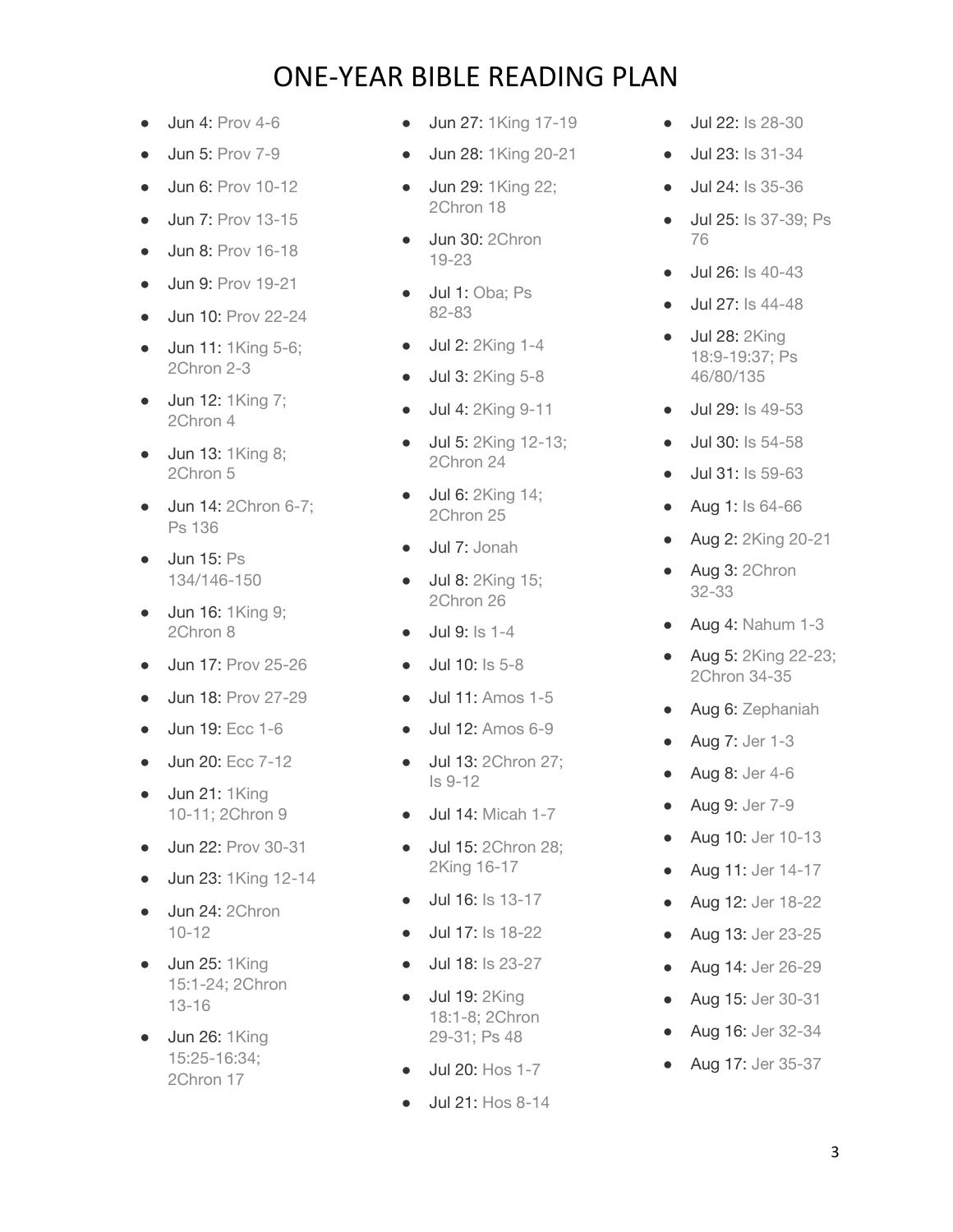- Aug 18: [Jer 38-40;](https://www.christianity.com/bible/bible.php?ver=nas&q=jer+38-40;ps+74;ps+79) [Ps 74/79](https://www.christianity.com/bible/bible.php?ver=nas&q=jer+38-40;ps+74;ps+79)
- Aug 19: [2King](https://www.christianity.com/bible/bible.php?ver=nas&q=2king+24-25;2chron+36) [24-25; 2Chron 36](https://www.christianity.com/bible/bible.php?ver=nas&q=2king+24-25;2chron+36)
- Aug 20: [Habakkuk](https://www.christianity.com/bible/bible.php?ver=nas&q=habakkuk+1-3)
- Aug 21: [Jer 41-45](https://www.christianity.com/bible/bible.php?ver=nas&q=jer+41-45)
- Aug 22: [Jer 46-48](https://www.christianity.com/bible/bible.php?ver=nas&q=jer+46-48)
- Aug 23: [Jer 49-50](https://www.christianity.com/bible/bible.php?ver=nas&q=jer+49-50)
- Aug 24: [Jer 51-52](https://www.christianity.com/bible/bible.php?ver=nas&q=jer+51-52)
- Aug 25: [Lam](https://www.christianity.com/bible/bible.php?ver=nas&q=lam+1:1-3:36) [1:1-3:36](https://www.christianity.com/bible/bible.php?ver=nas&q=lam+1:1-3:36)
- Aug 26: [Lam](https://www.christianity.com/bible/bible.php?ver=nas&q=lam+3:37-5:22) [3:37-5:22](https://www.christianity.com/bible/bible.php?ver=nas&q=lam+3:37-5:22)
- Aug 27: [Ezek 1-4](https://www.christianity.com/bible/bible.php?ver=nas&q=ezek+1-4)
- Aug 28: [Ezek 5-8](https://www.christianity.com/bible/bible.php?ver=nas&q=ezek+5-8)
- Aug 29: [Ezek 9-12](https://www.christianity.com/bible/bible.php?ver=nas&q=ezek+9-12)
- Aug 30: [Ezek 13-15](https://www.christianity.com/bible/bible.php?ver=nas&q=ezek+13-15)
- Aug 31: [Ezek 16-17](https://www.christianity.com/bible/bible.php?ver=nas&q=ezek+16-17)
- Sep 1: [Ezek 18-19](https://www.christianity.com/bible/bible.php?ver=nas&q=ezek+18-19)
- Sep 2: [Ezek 20-21](https://www.christianity.com/bible/bible.php?ver=nas&q=ezek+20-21)
- Sep 3: [Ezek 22-23](https://www.christianity.com/bible/bible.php?ver=nas&q=ezek+22-23)
- **Sep 4: [Ezek 24-27](https://www.christianity.com/bible/bible.php?ver=nas&q=ezek+24-27)**
- Sep 5: [Ezek 28-31](https://www.christianity.com/bible/bible.php?ver=nas&q=ezek+28-31)
- Sep 6: [Ezek 32-34](https://www.christianity.com/bible/bible.php?ver=nas&q=ezek+32-34)
- Sep 7: [Ezek 35-37](https://www.christianity.com/bible/bible.php?ver=nas&q=ezek+35-37)
- Sep 8: [Ezek 38-39](https://www.christianity.com/bible/bible.php?ver=nas&q=ezek+38-39)
- Sep 9: [Ezek 40-41](https://www.christianity.com/bible/bible.php?ver=nas&q=ezek+40-41)
- Sep 10: [Ezek 42-43](https://www.christianity.com/bible/bible.php?ver=nas&q=ezek+42-43)
- Sep 11: [Ezek 44-45](https://www.christianity.com/bible/bible.php?ver=nas&q=ezek+44-45)
- Sep 12: [Ezek 46-48](https://www.christianity.com/bible/bible.php?ver=nas&q=ezek+46-48)
- Sep 13: [Joel](https://www.christianity.com/bible/bible.php?ver=nas&q=joel+1-3)
- Sep 14: [Dan 1-3](https://www.christianity.com/bible/bible.php?ver=nas&q=dan+1-3)
- Sep 15: [Dan 4-6](https://www.christianity.com/bible/bible.php?ver=nas&q=dan+4-6)
- Sep 16: [Dan 7-9](https://www.christianity.com/bible/bible.php?ver=nas&q=dan+7-9)
- Sep 17: [Dan 10-12](https://www.christianity.com/bible/bible.php?ver=nas&q=dan+10-12)
- **Sep 18: [Ezra 1-3](https://www.christianity.com/bible/bible.php?ver=nas&q=ezra+1-3)**
- Sep 19: [Ezra 4-6;](https://www.christianity.com/bible/bible.php?ver=nas&q=ezra+4-6;ps+137) [Ps 137](https://www.christianity.com/bible/bible.php?ver=nas&q=ezra+4-6;ps+137)
- **Sep 20: [Haggai 1-2](https://www.christianity.com/bible/bible.php?ver=nas&q=haggai+1-2)**
- **Sep 21: [Zech 1-7](https://www.christianity.com/bible/bible.php?ver=nas&q=zech+1-7)**
- Sep 22: [Zech 8-14](https://www.christianity.com/bible/bible.php?ver=nas&q=zech+8-14)
- Sep 23: [Est 1-5](https://www.christianity.com/bible/bible.php?ver=nas&q=est+1-5)
- Sep 24: [Est 6-10](https://www.christianity.com/bible/bible.php?ver=nas&q=est+6-10)
- Sep 25: [Ezra 7-10](https://www.christianity.com/bible/bible.php?ver=nas&q=ezra+7-10)
- Sep 26: [Neh 1-5](https://www.christianity.com/bible/bible.php?ver=nas&q=neh+1-5)
- Sep 27: [Neh 6-7](https://www.christianity.com/bible/bible.php?ver=nas&q=neh+6-7)
- Sep 28: [Neh 8-10](https://www.christianity.com/bible/bible.php?ver=nas&q=neh+8-10)
- Sep 29: [Neh 11-13;](https://www.christianity.com/bible/bible.php?ver=nas&q=neh+11-13;ps+126) [Ps 126](https://www.christianity.com/bible/bible.php?ver=nas&q=neh+11-13;ps+126)
- Sep 30: [Malachi 1-4](https://www.christianity.com/bible/bible.php?ver=nas&q=malachi+1-4)
- Oct 1: [Luke 1; John](https://www.christianity.com/bible/bible.php?ver=nas&q=luke+1;john+1:1-14) [1:1-14](https://www.christianity.com/bible/bible.php?ver=nas&q=luke+1;john+1:1-14)
- Oct 2: [Matt 1; Luke](https://www.christianity.com/bible/bible.php?ver=nas&q=matt+1;luke+2:1-38) [2:1-38](https://www.christianity.com/bible/bible.php?ver=nas&q=matt+1;luke+2:1-38)
- Oct 3: [Matt 2; Luke](https://www.christianity.com/bible/bible.php?ver=nas&q=matt+2;luke+2:39-52) [2:39-52](https://www.christianity.com/bible/bible.php?ver=nas&q=matt+2;luke+2:39-52)
- Oct 4: [Matt 3; Mark](https://www.christianity.com/bible/bible.php?ver=nas&q=matt+3;mark+1;luke+3) [1; Luke 3](https://www.christianity.com/bible/bible.php?ver=nas&q=matt+3;mark+1;luke+3)
- Oct 5: [Matt 4; Luke](https://www.christianity.com/bible/bible.php?ver=nas&q=matt+4;luke+4-5;john+1:15-51) [4-5; John 1:15-51](https://www.christianity.com/bible/bible.php?ver=nas&q=matt+4;luke+4-5;john+1:15-51)
- **Oct 6: [John 2-4](https://www.christianity.com/bible/bible.php?ver=nas&q=john+2-4)**
- Oct 7: [Mark 2](https://www.christianity.com/bible/bible.php?ver=nas&q=mark+2)
- Oct 8: [John 5](https://www.christianity.com/bible/bible.php?ver=nas&q=john+5)
- Oct 9: [Matt 12:1-21;](https://www.christianity.com/bible/bible.php?ver=nas&q=matt+12:1-21;mark+3;luke+6) [Mark 3; Luke 6](https://www.christianity.com/bible/bible.php?ver=nas&q=matt+12:1-21;mark+3;luke+6)
- Oct 10: [Matt 5-7](https://www.christianity.com/bible/bible.php?ver=nas&q=matt+5-7)
- Oct 11: [Matt 8:1-13;](https://www.christianity.com/bible/bible.php?ver=nas&q=matt+8:1-13;luke+7) [Luke 7](https://www.christianity.com/bible/bible.php?ver=nas&q=matt+8:1-13;luke+7)
- **Oct 12: [Matt 11](https://www.christianity.com/bible/bible.php?ver=nas&q=matt+11)**
- Oct 13: [Matt](https://www.christianity.com/bible/bible.php?ver=nas&q=matt+12:22-50) [12:22-50](https://www.christianity.com/bible/bible.php?ver=nas&q=matt+12:22-50)
- Oct 14: [Matt 13;](https://www.christianity.com/bible/bible.php?ver=nas&q=matt+13;luke+8) [Luke 8](https://www.christianity.com/bible/bible.php?ver=nas&q=matt+13;luke+8)
- Oct 15: [Matt](https://www.christianity.com/bible/bible.php?ver=nas&q=matt+8:14-34;mark+4-5) [8:14-34; Mark 4-5](https://www.christianity.com/bible/bible.php?ver=nas&q=matt+8:14-34;mark+4-5)
- Oct 16: [Matt 9-10](https://www.christianity.com/bible/bible.php?ver=nas&q=matt+9-10)
- **Oct 17: [Matt 14;](https://www.christianity.com/bible/bible.php?ver=nas&q=matt+14;mark+6;luke+9:1-17)** [Mark 6; Luke 9:1-17](https://www.christianity.com/bible/bible.php?ver=nas&q=matt+14;mark+6;luke+9:1-17)
- **Oct 18: [John 6](https://www.christianity.com/bible/bible.php?ver=nas&q=john+6)**
- Oct 19: [Matt 15;](https://www.christianity.com/bible/bible.php?ver=nas&q=matt+15;mark+7) [Mark 7](https://www.christianity.com/bible/bible.php?ver=nas&q=matt+15;mark+7)
- Oct 20: [Matt 16;](https://www.christianity.com/bible/bible.php?ver=nas&q=matt+16;mark+8;luke+9:18-27) [Mark 8; Luke](https://www.christianity.com/bible/bible.php?ver=nas&q=matt+16;mark+8;luke+9:18-27) [9:18-27](https://www.christianity.com/bible/bible.php?ver=nas&q=matt+16;mark+8;luke+9:18-27)
- Oct 21: [Matt 17;](https://www.christianity.com/bible/bible.php?ver=nas&q=matt+17;mark+9;luke+9:28-62) [Mark 9; Luke](https://www.christianity.com/bible/bible.php?ver=nas&q=matt+17;mark+9;luke+9:28-62) [9:28-62](https://www.christianity.com/bible/bible.php?ver=nas&q=matt+17;mark+9;luke+9:28-62)
- Oct 22: [Matt 18](https://www.christianity.com/bible/bible.php?ver=nas&q=matt+18)
- Oct 23: [John 7-8](https://www.christianity.com/bible/bible.php?ver=nas&q=john+7-8)
- Oct 24: [John](https://www.christianity.com/bible/bible.php?ver=nas&q=john+9:1-10:21) [9:1-10:21](https://www.christianity.com/bible/bible.php?ver=nas&q=john+9:1-10:21)
- **Oct 25: [Luke 10-11;](https://www.christianity.com/bible/bible.php?ver=nas&q=luke+10-11;john+10:22-42)** [John 10:22-42](https://www.christianity.com/bible/bible.php?ver=nas&q=luke+10-11;john+10:22-42)
- Oct 26: [Luke 12-13](https://www.christianity.com/bible/bible.php?ver=nas&q=luke+12-13)
- Oct 27: [Luke 14-15](https://www.christianity.com/bible/bible.php?ver=nas&q=luke+14-15)
- Oct 28: [Luke](https://www.christianity.com/bible/bible.php?ver=nas&q=luke+16-17:10) [16-17:10](https://www.christianity.com/bible/bible.php?ver=nas&q=luke+16-17:10)
- **Oct 29: [John 11](https://www.christianity.com/bible/bible.php?ver=nas&q=john+11)**
- Oct 30: [Luke](https://www.christianity.com/bible/bible.php?ver=nas&q=luke+17:11-18:14) [17:11-18:14](https://www.christianity.com/bible/bible.php?ver=nas&q=luke+17:11-18:14)
- **Oct 31: Matt 19:** [Mark 10](https://www.christianity.com/bible/bible.php?ver=nas&q=matt+19;mark+10)
- Nov 1: [Matt 20-21](https://www.christianity.com/bible/bible.php?ver=nas&q=matt+20-21)